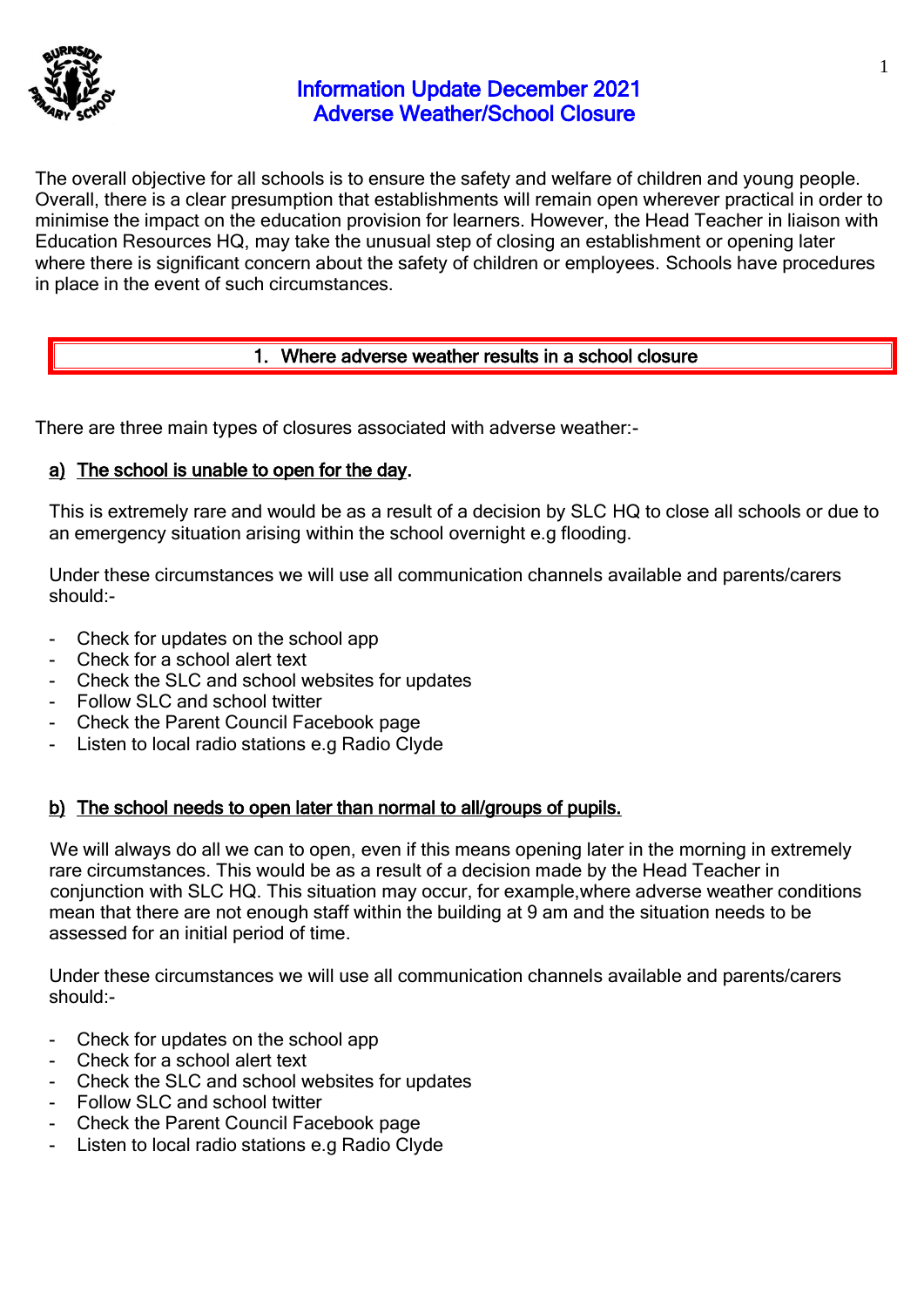## c) The school needs to close early.

This situation is also extremely rare and will always be avoided, where possible. Where an early closure is deemed necessary by the Head Teacher in conjunction with SLC HQ, this is unlikely to be before lunchtime and the school would not close until the last pupil is collected, regardless. The decision to close early will depend on the assessed safety and welfare of children, current weather conditions in the area, the weather forecast, road and traffic conditions and availability of staff.

Under these circumstances we will use all communication channels available parents/carers should:-

- Check for updates on the school app
- Check for a school alert text
- Check the SLC and school websites for updates
- Follow SLC and school twitter
- Check the Parent Council Facebook page
- Listen to local radio stations e.g Radio Clyde

### How can you help?

- $\triangleright$  Ensure the school holds updated emergency contact telephone numbers for you at all times (we often find these are out of date).
- $\triangleright$  Ensure you can access messages on the school app and twitter @burnsideprim
- ➢ Where possible, have access to our Parent Council website www.burnsideprimary.org and Facebook page Burnside Parent Council
- ➢ Please clarify who will be collecting your child, if calling the school in the event of a closure. We are unable to allow children to leave with other parents/carers without notification.
- ➢ Please be patient when you arrive to collect your child (adhering to current Covid procedures); we need to ensure all children leave the school safely and are accounted for.

## 2. Where the school is open but adverse weather results in some changes to normal routines

#### a) There is patchy icy ground, light snow, or rain

School start/finish routines will remain as normal. We advise that children are not brought to school before the 8.55/9.05 am bell and avoid entering playground spaces until then. As always, adults are not permitted in playground spaces in the mornings. Once P1-3 pupils are safely in the building, P4- 7 pupils will be brought inside as soon after the first bell as possible.

### b) There is heavy snow or mostly icy playground spaces

Janitors are asked to guarantee one clear pathway into school. As early as possible in the morning, Mr. Woods will salt a pathway from the second gate (at the foot of the railway stairs) to the middle entrance (Door 3) at the climbing wall. P4-7 should use this pathway and enter via Door 3. Once P1- 3 are safely within the building, P4-7 pupils will be brought inside as soon after the first bell as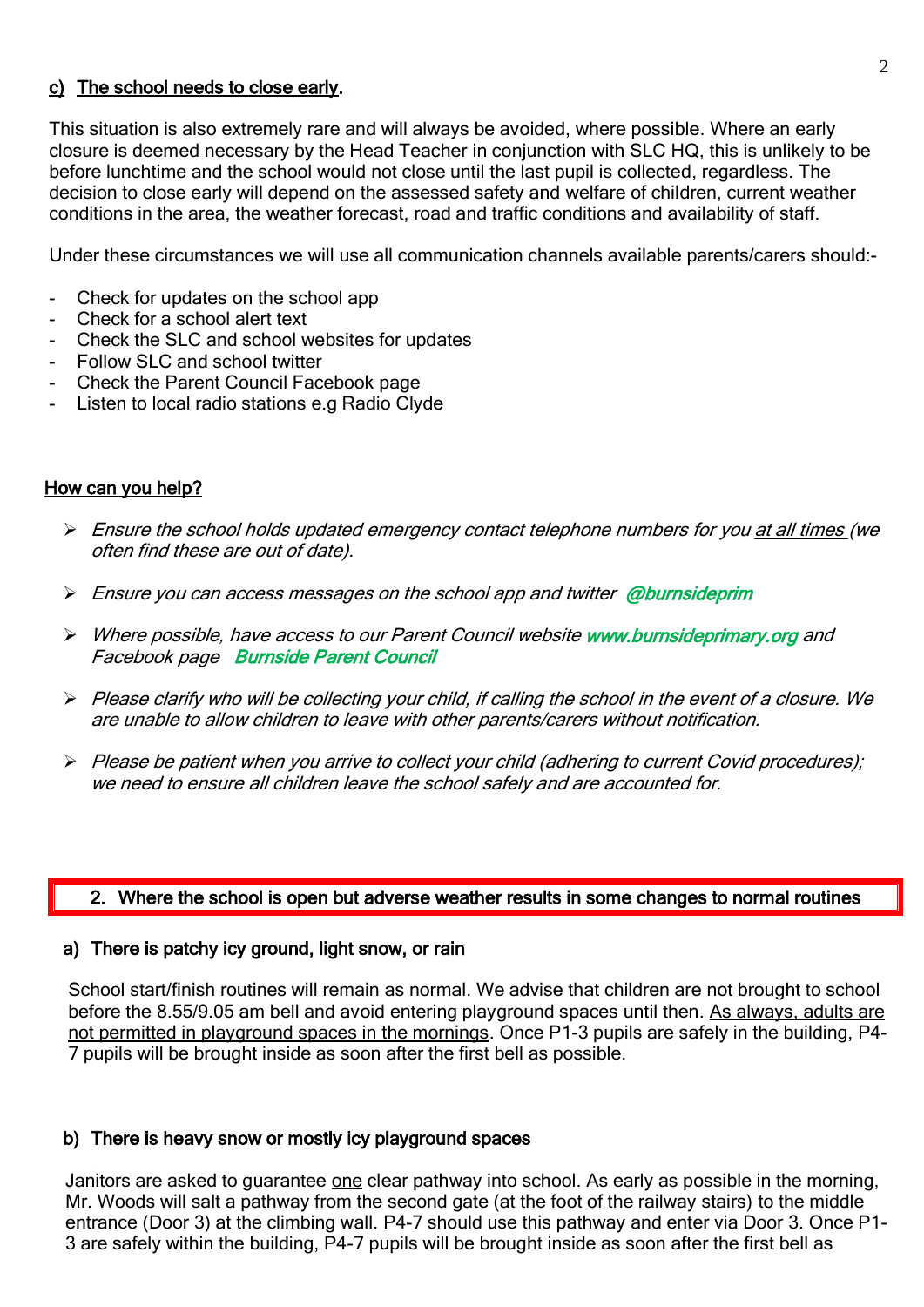possible. Pupils attending Breakfast Club should enter via this door also, where a safe pathway to the senior playground is not yet cleared.

In addition, Mr. Woods will ensure a safe path from the first gate, alongside the car park, to the main door. This will allow P1-3 pupils only to access the building via the main door at 8.55 am. The infant playground should not be used by any pupil to enter school.

# FAQs

## Q Why is the Head Teacher unable to confirm first thing in the morning whether the school will remain open for the remainder of the day?

A Due to disruption to transport links and difficult driving conditions brought about by adverse weather conditions, the Head Teacher will be unsure of staffing numbers before 9 a.m. meaning that a possible closure may follow. The Head Teacher may instead arrange for a later start e.g 10 am, when the situation will be clearer.

### Q Should I take my child home again if I arrive at school and it is uncertain whether there will be a closure?

A For safety reasons, a parent may wish to take their child home again where it is uncertain if the school will close. The Head Teacher will be aware that for many parents, this may cause less disruption than having to return later in the day should there be an early closure.

# Q Will my child be marked 'absent' if I follow safety advice and take him/her back home before 9 a.m?

A If the school remains open for the remainder of the day, your child will be marked 'absent' as the school cannot record the attendance of any child who is not registered in class. Many parents, who are able, decide to return their child home for safety reasons however it should be noted that an absence will be recorded if the child is not in school when registers are taken and the school remains open into the afternoon. The school will communicate with parents as soon as more information is known and some parents might decide to return their child to school later in the morning, when it is known that the school will remain open.

# Q If I am informed that the school will close, will the school close before I can collect my child?

A No. The school will not close until the last child is collected. The Head Teacher, or next available senior member of staff, will remain in school or contact parents regarding an agreed drop-off if necessary.

### Q Will my child's lessons take place as normal if an early closure is planned?

A In extreme and rare circumstances, this cannot be guaranteed. Where staffing numbers are low, it may be necessary for children from different classes to be put together. The available teacher would provide appropriate activities for pupils.